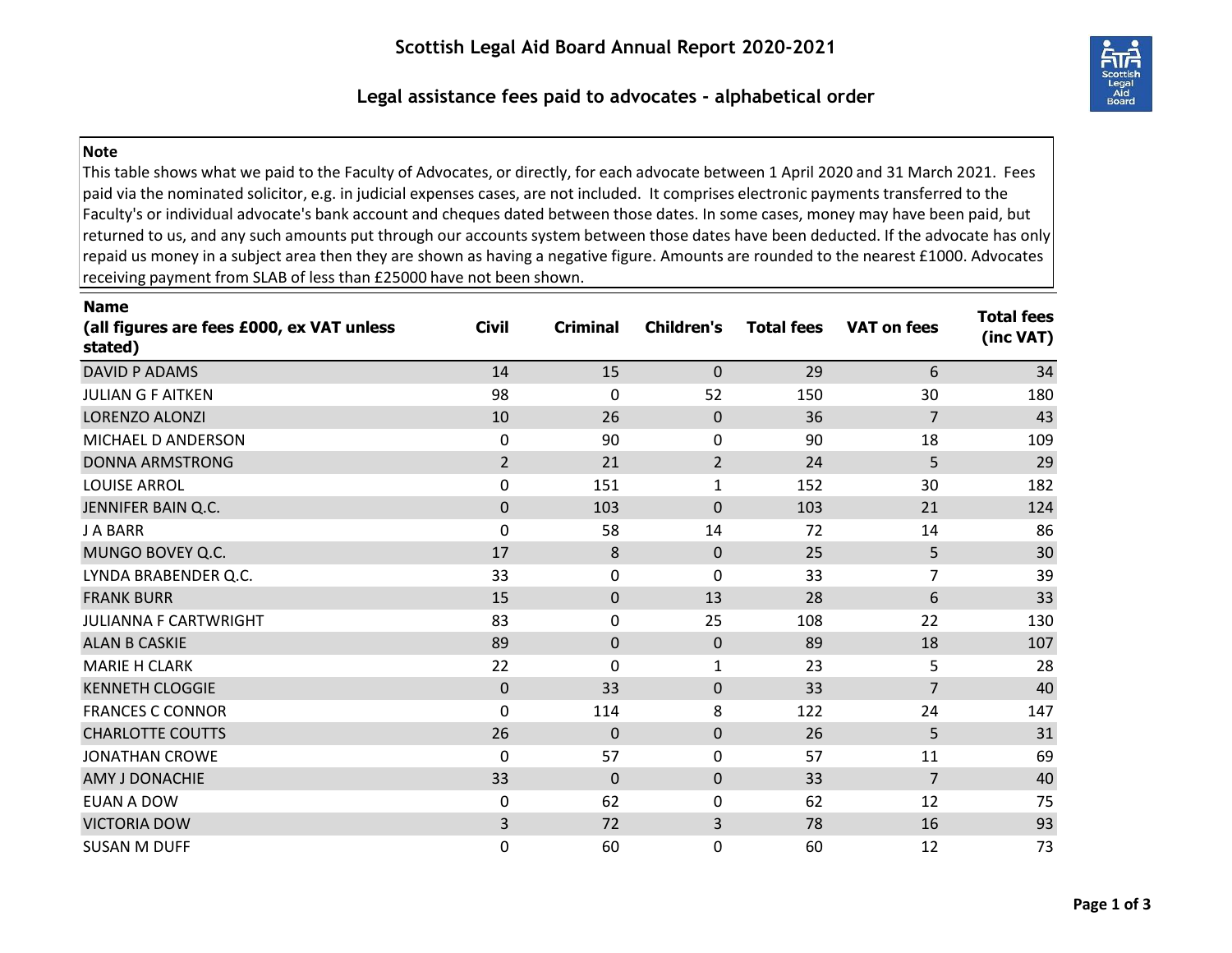

## **Legal assistance fees paid to advocates - alphabetical order**

| <b>Name</b><br>(all figures are fees £000, ex VAT unless<br>stated) | <b>Civil</b>   | <b>Criminal</b> | <b>Children's</b> | <b>Total fees</b> | <b>VAT on fees</b> | <b>Total fees</b><br>(inc VAT) |
|---------------------------------------------------------------------|----------------|-----------------|-------------------|-------------------|--------------------|--------------------------------|
| IAN M. DUGUID Q.C.                                                  | $\mathbf 0$    | 69              | $\mathbf 0$       | 69                | 14                 | 83                             |
| <b>CRAIG FINDLATER</b>                                              | $\mathbf 0$    | 30              | 0                 | 30                | 6                  | 37                             |
| DONALD R FINDLAY Q.C.                                               | 6              | 114             | $\pmb{0}$         | 120               | 24                 | 144                            |
| <b>EDITH FORREST</b>                                                | $\mathbf 0$    | 39              | 0                 | 39                | 8                  | 47                             |
| <b>GEORGE C GEBBIE</b>                                              | $\mathbf 0$    | 31              | $\mathbf 0$       | 31                | 6                  | 37                             |
| <b>GAIL I. GIANNI</b>                                               | $\mathbf 0$    | 23              | 0                 | 23                | 5                  | 28                             |
| <b>SIMON J GILBRIDE</b>                                             | 8              | 48              | 5                 | 61                | 12                 | 73                             |
| NICOLA J. GILCHRIST                                                 | 67             | $\mathbf 0$     | $\overline{2}$    | 69                | 14                 | 82                             |
| <b>LORRAINE M GLANCY</b>                                            | $\mathbf 0$    | 82              | $\mathbf{1}$      | 83                | 17                 | 100                            |
| ANTHONY J GRAHAM Q.C.                                               | $\mathbf 0$    | 142             | 0                 | 142               | 28                 | 170                            |
| <b>JANICE GREEN</b>                                                 | $\mathbf 0$    | 46              | $\overline{4}$    | 50                | 10                 | 60                             |
| R M GUINNANE                                                        | 23             | 0               | 17                | 40                | 8                  | 48                             |
| <b>PAUL G HARVEY</b>                                                | $\overline{4}$ | 31              | $\pmb{0}$         | 35                | $\overline{7}$     | 42                             |
| <b>WENDY HAY</b>                                                    | $\mathbf 0$    | 76              | 0                 | 76                | 15                 | 91                             |
| <b>DWAHUGHES</b>                                                    | $\mathbf 0$    | 43              | $\pmb{0}$         | 43                | 9                  | 52                             |
| <b>MAGGIE HUGHES</b>                                                | 22             | 0               | $\overline{2}$    | 23                | 5                  | 28                             |
| <b>SJHUGHES</b>                                                     | $\mathbf 0$    | 17              | 5                 | 22                | 4                  | 27                             |
| <b>GORDON JACKSON Q.C.</b>                                          | 67             | 57              | 0                 | 124               | 25                 | 149                            |
| MATTHEW JACKSON Q.C.                                                | $\pmb{0}$      | 84              | $\mathbf 0$       | 84                | 17                 | 101                            |
| <b>LEWIS K KENNEDY</b>                                              | $\mathbf 0$    | 25              | $\pmb{0}$         | 25                | 5                  | 30                             |
| <b>DAVID LEIGHTON</b>                                               | 37             | $\mathbf 0$     | $\mathbf 0$       | 37                | $\overline{7}$     | 44                             |
| <b>ANTHONY J LENEHAN</b>                                            | 0              | 190             | 0                 | 190               | 38                 | 229                            |
| SARAH M LIVINGSTONE                                                 | $\overline{0}$ | 64              | $\overline{0}$    | 65                | 13                 | 78                             |
| FRED MACKINTOSH Q.C.                                                | $\mathbf 0$    | 48              | 0                 | 48                | 10                 | 58                             |
| <b>ALLAN MACLEOD</b>                                                | 31             | 30              | 3                 | 65                | 13                 | 78                             |
| <b>JOHN MACPHERSON</b>                                              | 38             | $\mathbf 0$     | 0                 | 38                | 8                  | 46                             |
| KIRSTY MALCOLM Q.C.                                                 | 27             | $\mathbf 0$     | $\mathbf 0$       | 27                | 5                  | 33                             |
| <b>GRANT MARKIE</b>                                                 | $\overline{2}$ | 38              | 0                 | 40                | 8                  | 48                             |
| <b>SCOTT MCALPINE</b>                                               | 65             | $\mathbf 0$     | $\pmb{0}$         | 65                | 13                 | 78                             |
| SHELAGH M MCCALL Q.C.                                               | 0              | 45              | 0                 | 45                | 9                  | 54                             |